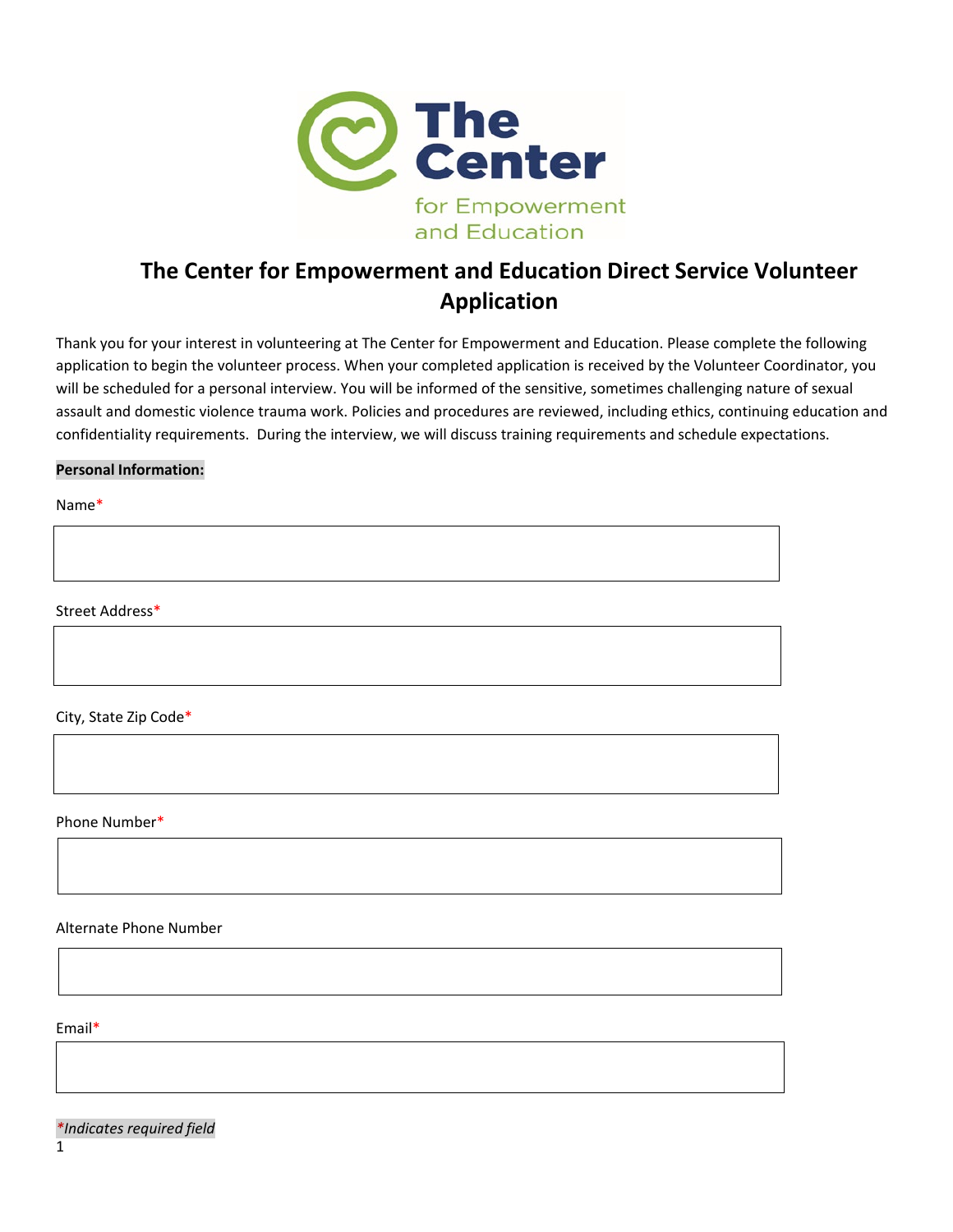How did you hear about The Center for Empowerment and Education? \*

Employer\*

Are you bilingual? (indicate language and level of fluency) \*

|                                                     | Volunteer Opportunities (please check all areas of interest)* |                                   |                            |  |
|-----------------------------------------------------|---------------------------------------------------------------|-----------------------------------|----------------------------|--|
| Crisis Hotline(s): Domestic Violence Sexual Assault |                                                               |                                   | Support Group Facilitation |  |
| Helpline/Clerical                                   | Shelter Advocate                                              | $\blacksquare$ Fundraising Events | <b>Resource Fairs</b>      |  |
| <b>Questionnaire:</b>                               |                                                               |                                   |                            |  |

Describe your training and any relevant skills and talents you have: \*

What led you to pursue volunteering at The Center for Empowerment and Education? \*

*\*Indicates required field*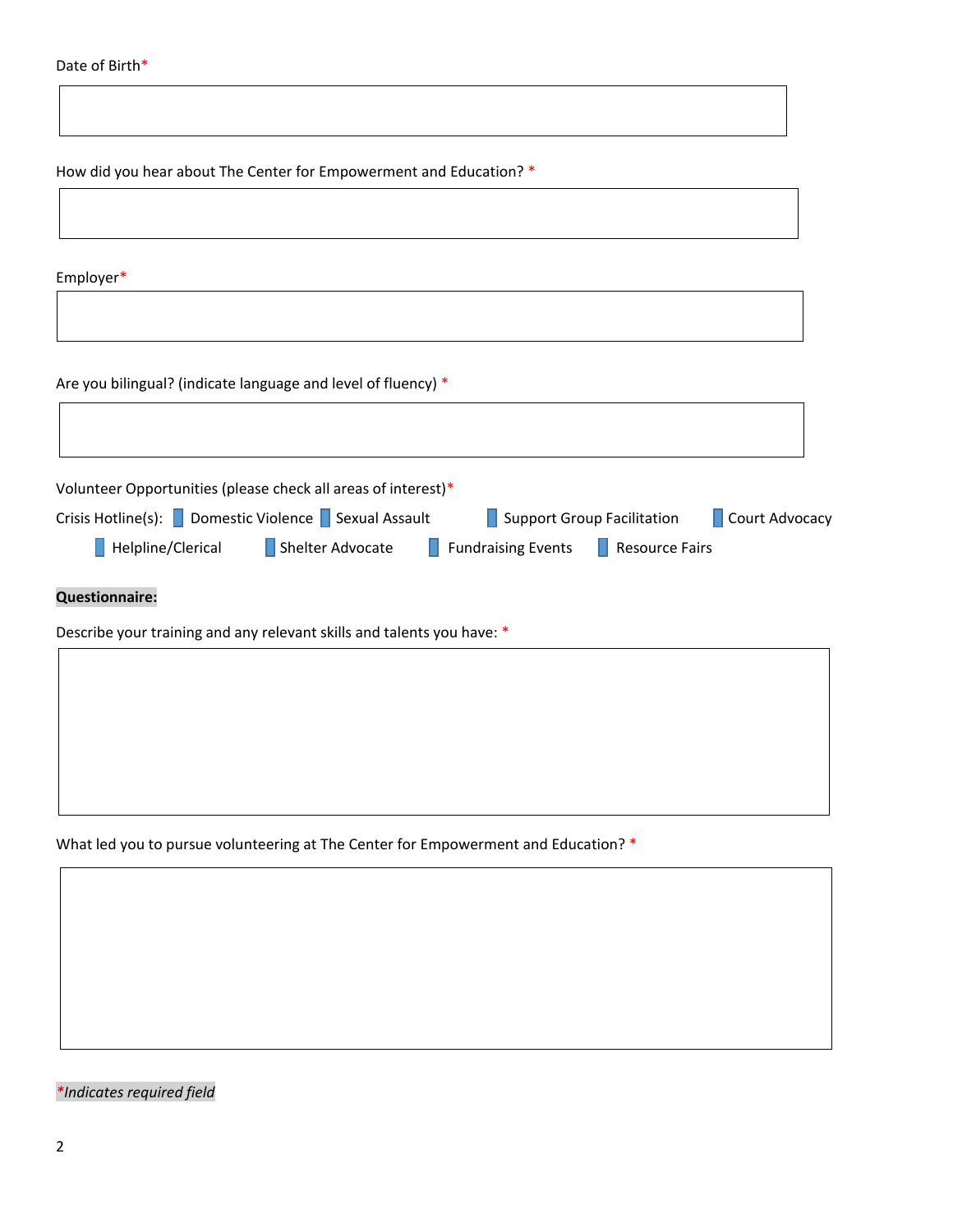Do you have any relevant *personal* history related to Domestic Violence and/or Sexual Assault? \*

What do you hope to gain from volunteering at The Center for Empowerment and Education? \*

Upon completion of training, do you feel able to make a 6-month commitment of 2 shifts per month? \*

Please list any additional relevant volunteer experience:

*\*Indicates required field*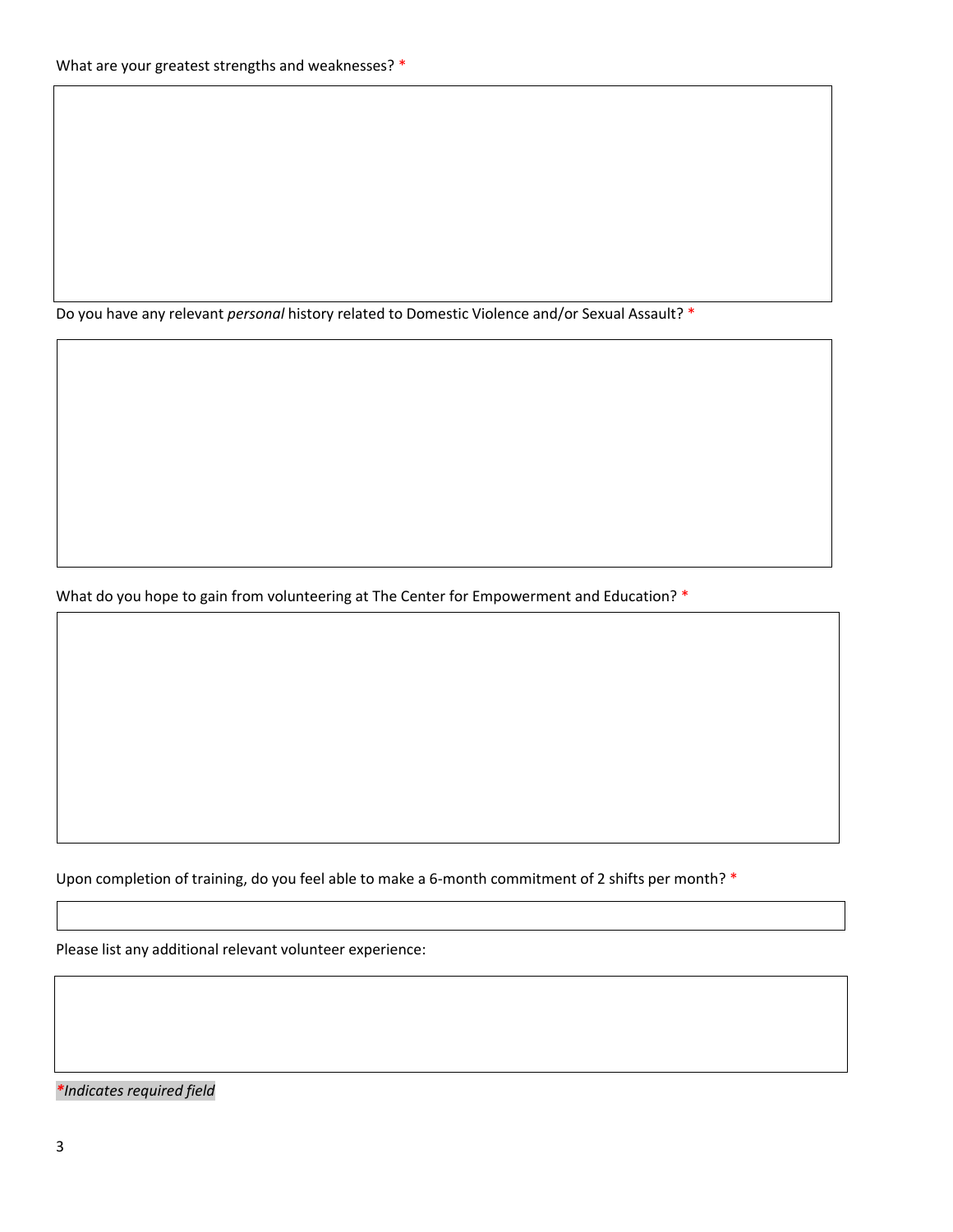## **Educational Information: \***

| NAME AND ADDRESS OF SCHOOL                     | DID YOU<br>DATES ATTENDED<br>GRADUATE? |                                                                       | DEGREE/<br><b>MAJOR</b> |
|------------------------------------------------|----------------------------------------|-----------------------------------------------------------------------|-------------------------|
| High School                                    | Yes $\square$                          | FROM:<br>Month/year                                                   |                         |
|                                                | No $\square$                           | TO:<br>Month/year                                                     |                         |
| College                                        | Yes $\square$<br>No $\square$          | FROM:<br>Month/year<br>TO:<br>Month/year                              |                         |
| Vocational<br>Or Business<br>School            | Yes $\square$<br>No $\square$          | $FROM: \underline{\hspace{2.5cm}}$<br>Month/year<br>TO:<br>Month/year |                         |
| <b>Other Courses</b><br>Or Special<br>Training | Yes $\square$<br>No<br>$\Box$          | FROM:<br>Month/year<br>TO:<br>Month/year                              |                         |
|                                                |                                        |                                                                       |                         |

Please email completed application to: Meri Fidel, Volunteer Coordinator, meri.f@thecenterct.org or mail the application to: The Center for Empowerment and Education,

2 West Street, Danbury CT, 06810 c/o Meri Fidel, Volunteer Coordinator